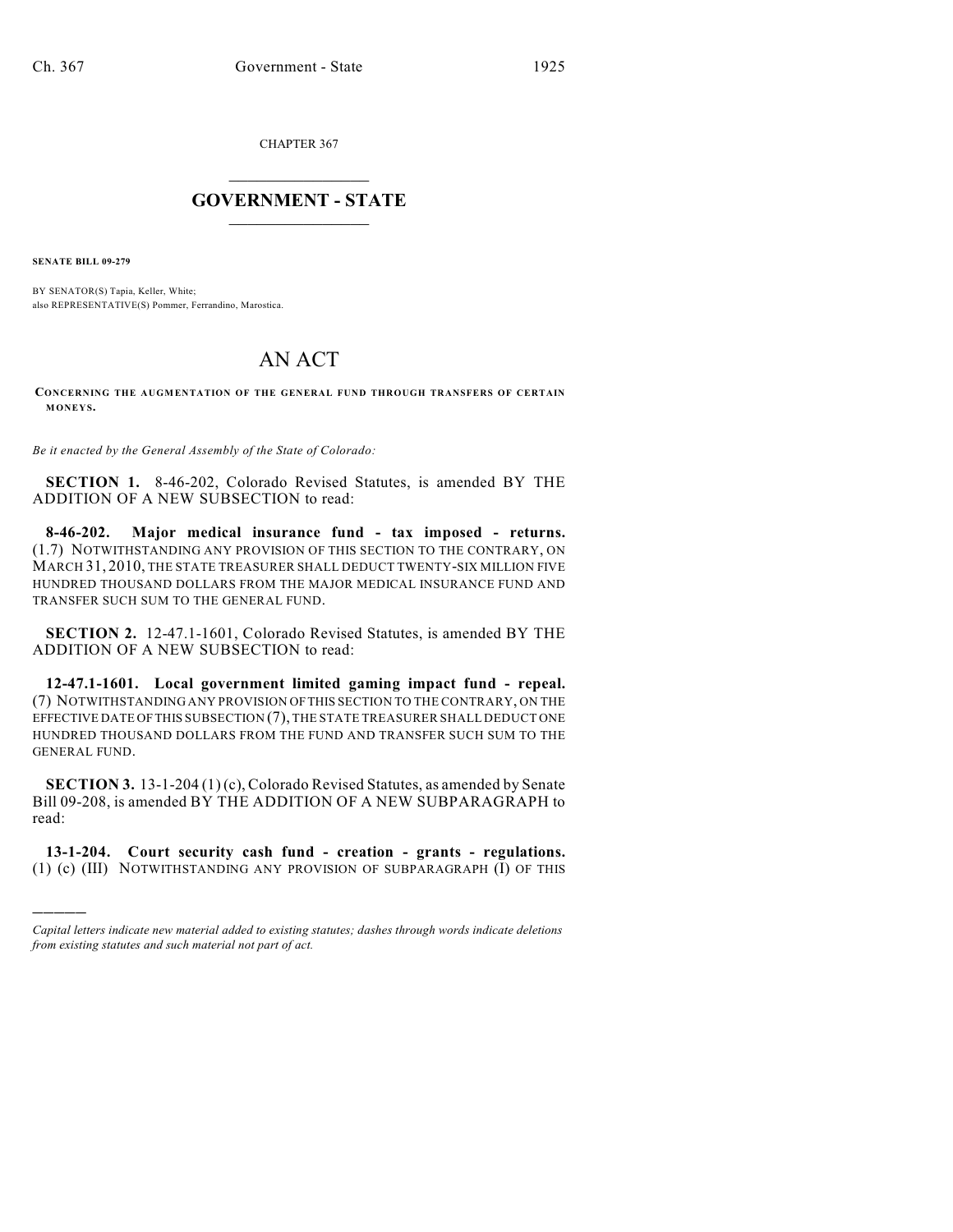PARAGRAPH (c) TO THE CONTRARY, ON JULY 1, 2009, THE STATE TREASURER SHALL DEDUCT FIVE HUNDRED THOUSAND DOLLARS FROM THE COURT SECURITY CASH FUND AND TRANSFER SUCH SUM TO THE GENERAL FUND.

**SECTION 4.** 16-11-214 (1), Colorado Revised Statutes, as amended by Senate Bill 09-208, is amended BY THE ADDITION OF A NEW PARAGRAPH to read:

**16-11-214. Fund created - probation services.** (1) (d) NOTWITHSTANDING ANY PROVISION OF PARAGRAPH (a) OF THIS SUBSECTION (1) TO THE CONTRARY, ON JULY 1, 2009, THE STATE TREASURER SHALL DEDUCT TWO MILLION FOUR HUNDRED NINETY-EIGHT THOUSAND FOUR HUNDRED THIRTY-NINE DOLLARS FROM THE OFFENDER SERVICES FUND AND TRANSFER SUCH SUM TO THE GENERAL FUND.

**SECTION 5.** 18-19-103 (4), Colorado Revised Statutes, as amended by Senate Bill 09-208, is amended BY THE ADDITION OF A NEW PARAGRAPH to read:

**18-19-103. Source of revenues - allocation of moneys.** (4) (c) NOTWITHSTANDING ANY PROVISION OF PARAGRAPH (a) OF THIS SUBSECTION (4) TO THE CONTRARY, ON JULY 1, 2009, THE STATE TREASURER SHALL DEDUCT ONE MILLION THREE HUNDRED SIXTY THOUSAND DOLLARS FROM THE DRUG OFFENDER SURCHARGE FUND AND TRANSFER SUCH SUM TO THE GENERAL FUND.

**SECTION 6.** 23-3.1-206.9 (2), Colorado Revised Statutes, is amended to read:

**23-3.1-206.9. Colorado collegeinvest scholarship program - administration - fund - policies.** (2) (a) The Colorado collegeinvest scholarship trust fund, which is hereby created, shall consist of moneys deposited into the fund by the authority, any moneys appropriated to the fund by the general assembly, and any gifts, grants, and donations received by the authority for the Colorado collegeinvest scholarship program. Moneys deposited into the Colorado collegeinvest scholarship trust fund shall be deemed to be trust funds and shall be administered by the authority and shall be used for the direct and indirect costs of implementing and administering, including marketing, the Colorado collegeinvest scholarship program. Annual expenditures on direct marketing shall not exceed five percent of the annual revenue of the trust. Any unexpended and unencumbered moneys remaining in the Colorado collegeinvest scholarship trust fund at the end of a fiscal year shall remain in the fund and shall not be credited or transferred to the general fund or to any other fund. Any moneys appropriated by the general assembly to the Colorado collegeinvest scholarship trust fund shall be subject to annual appropriation.

(b) NOTWITHSTANDING THE PROVISIONS OF PARAGRAPH (a) OF THIS SUBSECTION (2) TO THE CONTRARY, ON JULY 1, 2009, OF MONEYS CREDITED TO THE COLORADO COLLEGEINVEST SCHOLARSHIP TRUST FUND OTHER THAN MONEYS TRANSFERRED FROM THE STUDENT LOAN GUARANTEE FUND CREATED IN SECTION 23-3.1-107 (1) (a), THE STATE TREASURER SHALL DEDUCT FIFTEEN MILLION DOLLARS FROM THE COLORADO COLLEGEINVEST SCHOLARSHIP TRUST FUND AND TRANSFER SUCH SUM TO THE GENERAL FUND.

**SECTION 7.** 24-1.9-104, Colorado Revised Statutes, is amended BY THE ADDITION OF A NEW SUBSECTION to read: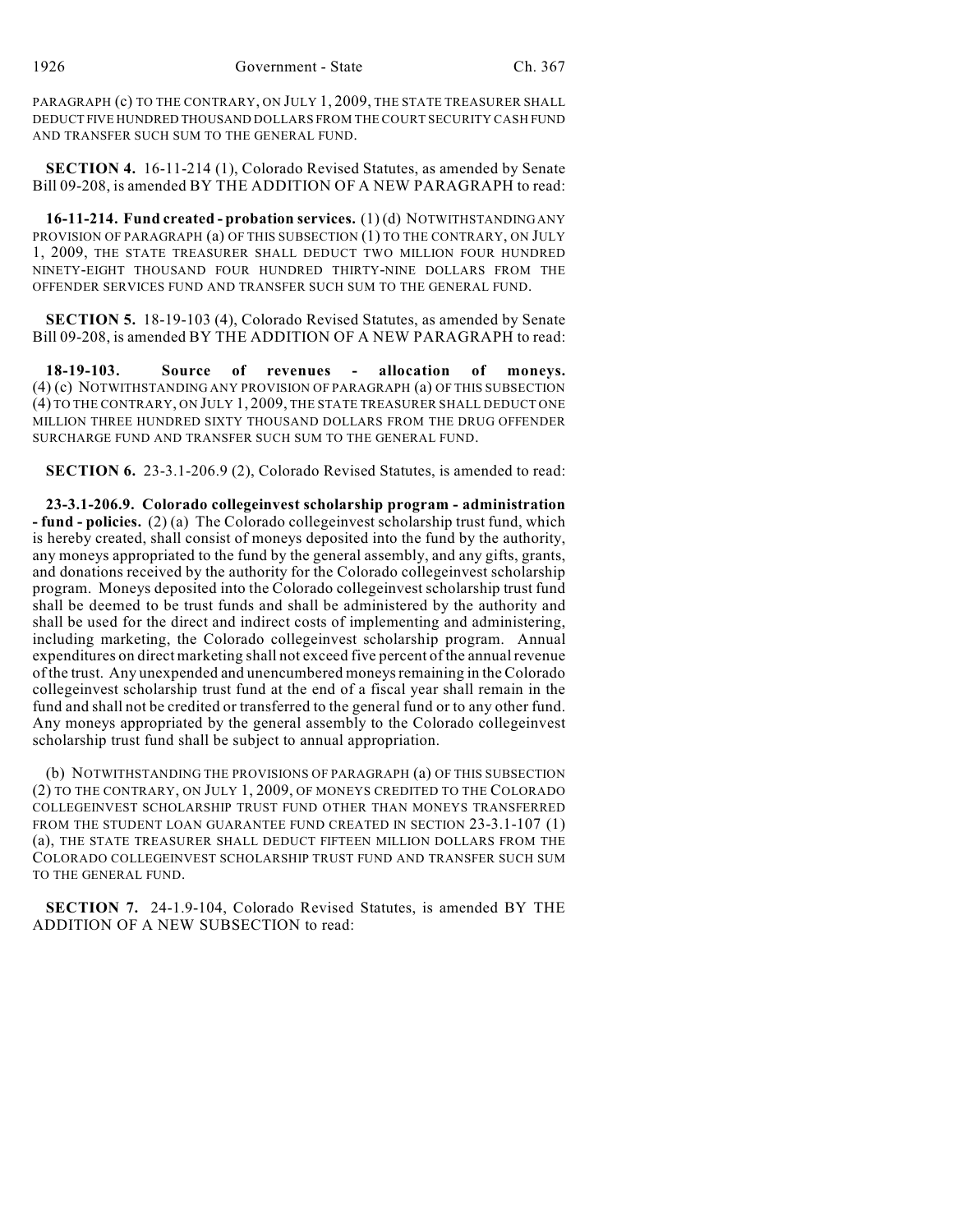**24-1.9-104. Cash fund - creation - grants, gifts, and donations.** (2.5) NOTWITHSTANDING ANY PROVISION OF THIS SECTION TO THE CONTRARY, ON THE EFFECTIVE DATE OF THIS SUBSECTION (2.5), THE STATE TREASURER SHALL DEDUCT THREE HUNDRED THOUSAND DOLLARS FROM THE FUND AND TRANSFER SUCH SUM TO THE GENERAL FUND.

**SECTION 8.** 24-30-1510 (1), Colorado Revised Statutes, is amended to read:

**24-30-1510. Risk management fund - creation - authorized and unauthorized payments.** (1) (a) There is hereby created in the state treasury a fund to be known as the risk management fund, which shall consist of all moneys that may be appropriated thereto by the general assembly or that may be otherwise made available to it by the general assembly. Moneys "otherwise made available" shall be deemed to include transfers of moneys to the fund authorized in the general appropriation act. All interest earned from the investment of moneys in the risk management fund shall be credited to the risk management fund and become a part thereof. The moneys in the fund are hereby continuously appropriated for the purposes of the risk management fund other than the direct and indirect administrative costs of operating the risk management system. The general assembly shall make annual appropriations from the fund for the direct and indirect administrative costs of operating the risk management system that are attributable to the operation of the risk management fund. At the end of any fiscal year, all unexpended and unencumbered moneys in the fund shall remain therein and shall not be credited or transferred to the general fund or any other fund.

(b) NOTWITHSTANDING ANY PROVISION OF THIS SECTION TO THE CONTRARY, ON THE EFFECTIVE DATE OF THIS PARAGRAPH (b), THE STATE TREASURER SHALL DEDUCT TEN MILLION TEN THOUSAND FIVE HUNDRED NINETY-NINE DOLLARS FROM THE RISK MANAGEMENT FUND AND TRANSFER SUCH SUM TO THE GENERAL FUND.

**SECTION 9.** 24-30-1510.5 (1), Colorado Revised Statutes, is amended to read:

**24-30-1510.5. Self-insured property fund - creation - authorized and unauthorized payments - executive director authorized to make payments.** (1) (a) There is hereby created in the state treasury a fund to be known as the self-insured property fund, which shall consist of all moneys that may be appropriated thereto by the general assembly or which may be otherwise made available to it by the general assembly. Moneys "otherwise made available" shall be deemed to include transfers of moneys to the fund authorized in the general appropriation act. All interest earned from the investment of moneys in the self-insured property fund shall be credited to the self-insured property fund and become a part thereof. The moneys in the fund are hereby continuously appropriated for the purposes of the self-insured property fund other than the direct and indirect administrative costs of operating the risk management system. The general assembly shall make annual appropriations from the fund for the direct and indirect administrative costs of operating the risk management system that are attributable to the operation of the self-insured property fund. At the end of any fiscal year, all unexpended and unencumbered moneys in the fund shall remain therein and shall not be credited or transferred to the general fund or any other fund.

(b) NOTWITHSTANDING ANY PROVISION OF THIS SECTION TO THE CONTRARY, ON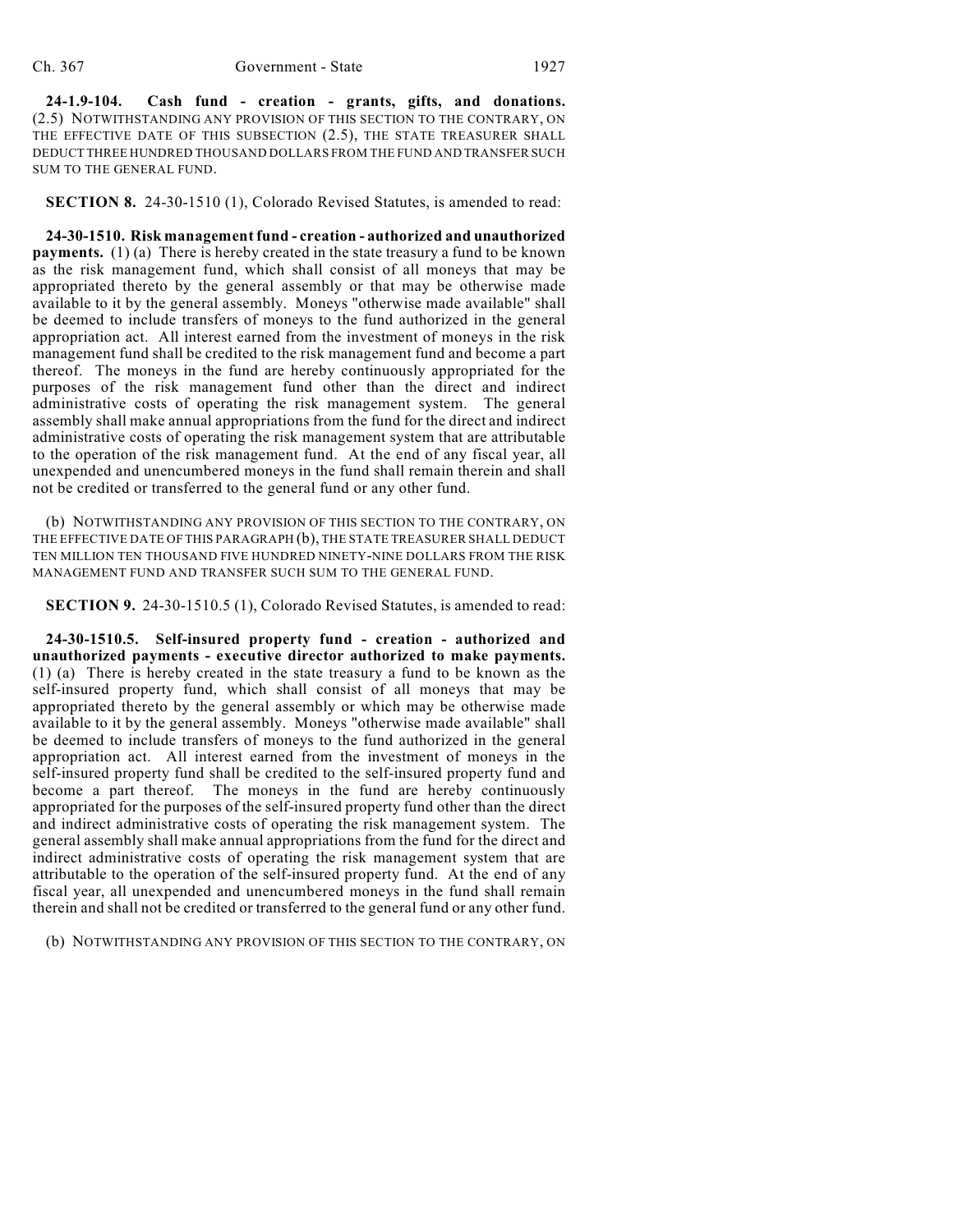THE EFFECTIVE DATE OF THIS PARAGRAPH (b), THE STATE TREASURER SHALL DEDUCT ONE MILLION TWO HUNDRED NINETY-FIVE THOUSAND FIFTY-FIVE DOLLARS FROM THE SELF-INSURED PROPERTY FUND AND TRANSFER SUCH SUM TO THE GENERAL FUND.

**SECTION 10.** 24-30-1510.7 (1), Colorado Revised Statutes, is amended to read:

**24-30-1510.7. Workers' compensation for state employees.** (1) (a) There is hereby created, as a separate account in the risk management fund, the state employee workers' compensation account, which shall consist of all moneys which may be appropriated thereto by the general assembly and which may be otherwise made available to it by the general assembly for the purpose of establishing a workers' compensation self-insurance program for state employees or for the procurement of commercial workers' compensation insurance therefor, in accordance with subsection (2) of this section. As of May 24, 1990, the state controller shall also transfer any moneys appropriated to pay workers' compensation premiums for the 1989-90 fiscal year to the state employee workers' compensation account. Moneys "otherwise made available" shall be deemed to include transfers of moneys to the account authorized in the general appropriation act. All interest earned from the investment of moneys in the state employee workers' compensation account pursuant to this section shall be credited to the account and become a part thereof. Moneys in the state employee workers' compensation account shall be subject to annual appropriation by the general assembly for purposes of this section.

(b) NOTWITHSTANDING ANY PROVISION OF THIS SECTION TO THE CONTRARY, ON THE EFFECTIVE DATE OF THIS PARAGRAPH (b), THE STATE TREASURER SHALL DEDUCT TEN MILLION THREE HUNDRED SIXTEEN THOUSAND SIXTY DOLLARS FROM THE STATE EMPLOYEE WORKERS' COMPENSATION ACCOUNT IN THE RISK MANAGEMENT FUND AND TRANSFER SUCH SUM TO THE GENERAL FUND.

**SECTION 11.** 24-32-114, Colorado Revised Statutes, is amended BY THE ADDITION OF A NEW SUBSECTION to read:

**24-32-114. Cleanup of illegally disposed of waste tires - waste tire cleanup fund - legislative declaration - repeal.** (1.6) NOTWITHSTANDING ANY PROVISION OF SUBSECTION (1) OF THIS SECTION TO THE CONTRARY, ON THE EFFECTIVE DATE OF THIS SUBSECTION (1.6), THE STATE TREASURER SHALL DEDUCT FIVE HUNDRED THOUSAND DOLLARS FROM THE WASTE TIRE CLEANUP FUND AND TRANSFER SUCH SUM TO THE GENERAL FUND.

**SECTION 12.** 24-32-3309 (1), Colorado Revised Statutes, is amended to read:

**24-32-3309. Fees - building regulation fund.** (1) (a) The board, by rule, shall establish a schedule of fees designed to pay all direct and indirect costs incurred by the division in carrying out and enforcing the provisions of this part 33; except that the amount of the registration fee for installers of manufactured homes is the amount specified in section 24-32-3315 (5) and the amount of the registration fee for sellers of manufactured homes is the amount specified in section 24-32-3323 (3). Before establishing the schedule of fees, the board shall gather information regarding the fees charged by Colorado local governments for the inspection and certification of improvements to residential real property that are not manufactured homes and the fees charged by governmental entities outside of Colorado for the inspection and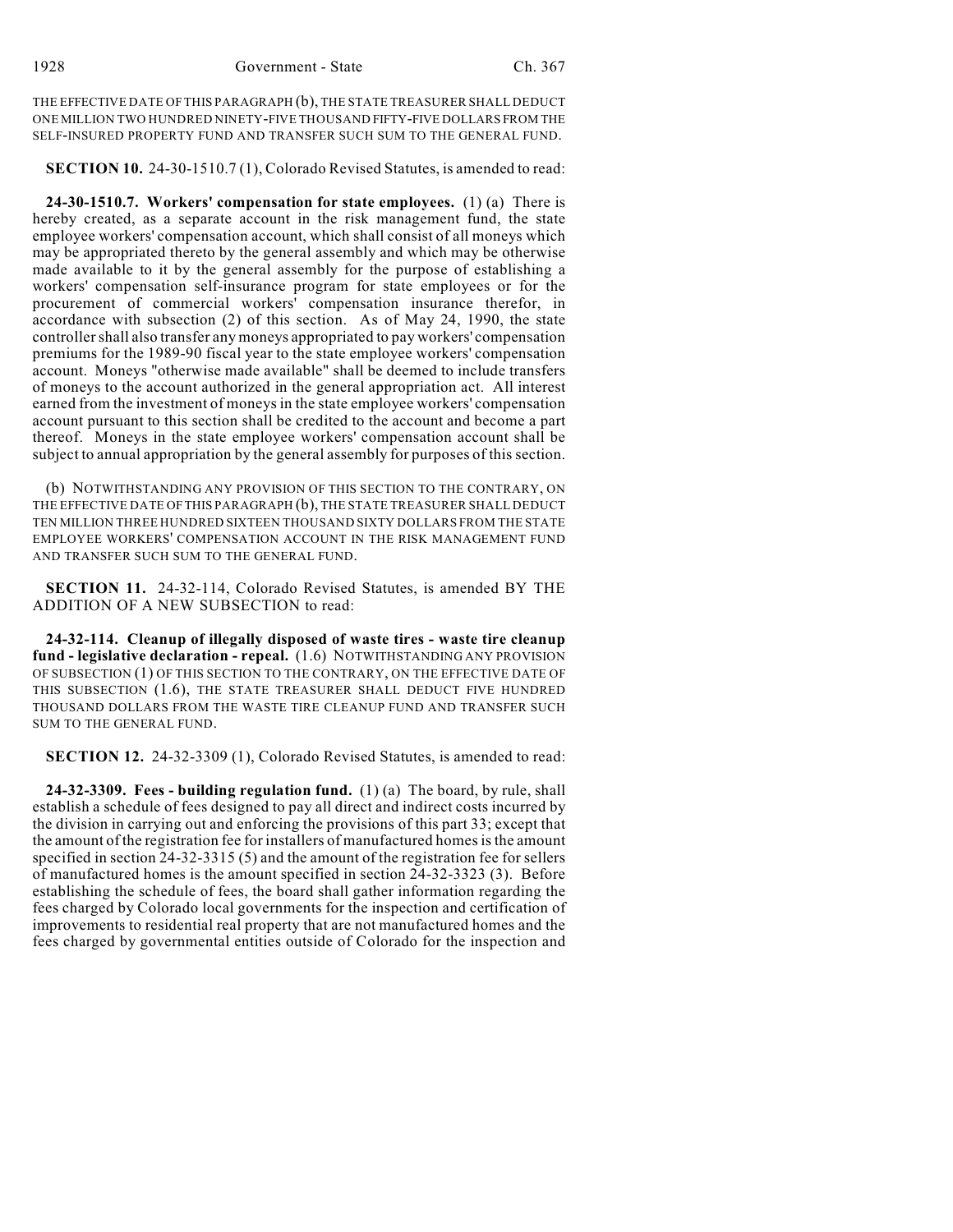certification of manufactured homes. The fees shall be paid to the division and transmitted to the state treasurer, who shall credit the fees to the building regulation fund, which fund is hereby created in the state treasury and referred to in this section as the "fund". All interest derived from the deposit and investment of moneys in the fund shall be credited to the fund. Except as otherwise provided in subsection (2) of this section, at the end of any fiscal year, all unexpended and unencumbered moneys in the fund shall remain in the fund and shall not be credited or transferred to the general fund or any other fund or used for any other purpose other than to offset the costs of implementing and administering and enforcing the provisions of this part 33.

(b) NOTWITHSTANDING ANY PROVISION OF THIS SECTION TO THE CONTRARY, ON THE EFFECTIVE DATE OF THIS PARAGRAPH (b), THE STATE TREASURER SHALL DEDUCT ONE MILLION ONE HUNDRED ONE THOUSAND THREE HUNDRED FORTY-NINE DOLLARS FROM THE FUND AND TRANSFER SUCH SUM TO THE GENERAL FUND.

**SECTION 13.** 38-13-116.7, Colorado Revised Statutes, is amended BY THE ADDITION OF A NEW SUBSECTION to read:

**38-13-116.7. Unclaimed property tourism promotion trust fund - creation - payments - interest - transfers.** (5) NOTWITHSTANDING ANY PROVISION OF THIS SECTION TO THE CONTRARY, ON JULY 1, 2009, THE STATE TREASURER SHALL DEDUCT FIVE MILLION DOLLARS FROM THE UNCLAIMED PROPERTY TOURISM PROMOTION TRUST FUND AND TRANSFER SUCH SUM TO THE GENERAL FUND.

**SECTION 14.** 24-75-302, Colorado Revised Statutes, is amended BY THE ADDITION OF A NEW SUBSECTION to read:

**24-75-302. Capital construction fund - capital assessment fees - calculation.** (10) NOTWITHSTANDING ANY OTHER PROVISION OF THIS SECTION TO THE CONTRARY, ON JULY 1, 2009, THE STATE TREASURER SHALL DEDUCT TWENTY-EIGHT MILLION FIFTY-FOUR THOUSAND FOUR HUNDRED SEVENTY-SIX DOLLARS FROM THE CAPITAL CONSTRUCTION FUND AND TRANSFER SUCH SUM TO THE GENERAL FUND.

**SECTION 15.** 24-75-302.5, Colorado Revised Statutes, is amended BY THE ADDITION OF A NEW SUBSECTION to read:

**24-75-302.5. Controlled maintenance - trust fund.** (7) NOTWITHSTANDING ANY PROVISION OF THIS SECTION TO THE CONTRARY, ON JULY 1, 2009, THE STATE TREASURER SHALL DEDUCT EIGHT HUNDRED THREE THOUSAND SIX HUNDRED TEN DOLLARS FROM THE TRUST FUND AND TRANSFER SUCH SUM TO THE GENERAL FUND.

**SECTION 16.** 25-16-104.6 (1), Colorado Revised Statutes, as amended by Senate Bill 09-208, is amended BY THE ADDITION OF THE FOLLOWING NEW PARAGRAPHS to read:

**25-16-104.6. Fund established - administration - revenue sources - use repeal.** (1) (d) NOTWITHSTANDING ANY PROVISION OF PARAGRAPH (a) OF THIS SUBSECTION (1) TO THE CONTRARY, ON THE EFFECTIVE DATE OF THIS PARAGRAPH (d), THE STATE TREASURER SHALL DEDUCT TWELVE MILLION FIVE HUNDRED THOUSAND DOLLARS FROM THE HAZARDOUS SUBSTANCE RESPONSE FUND AND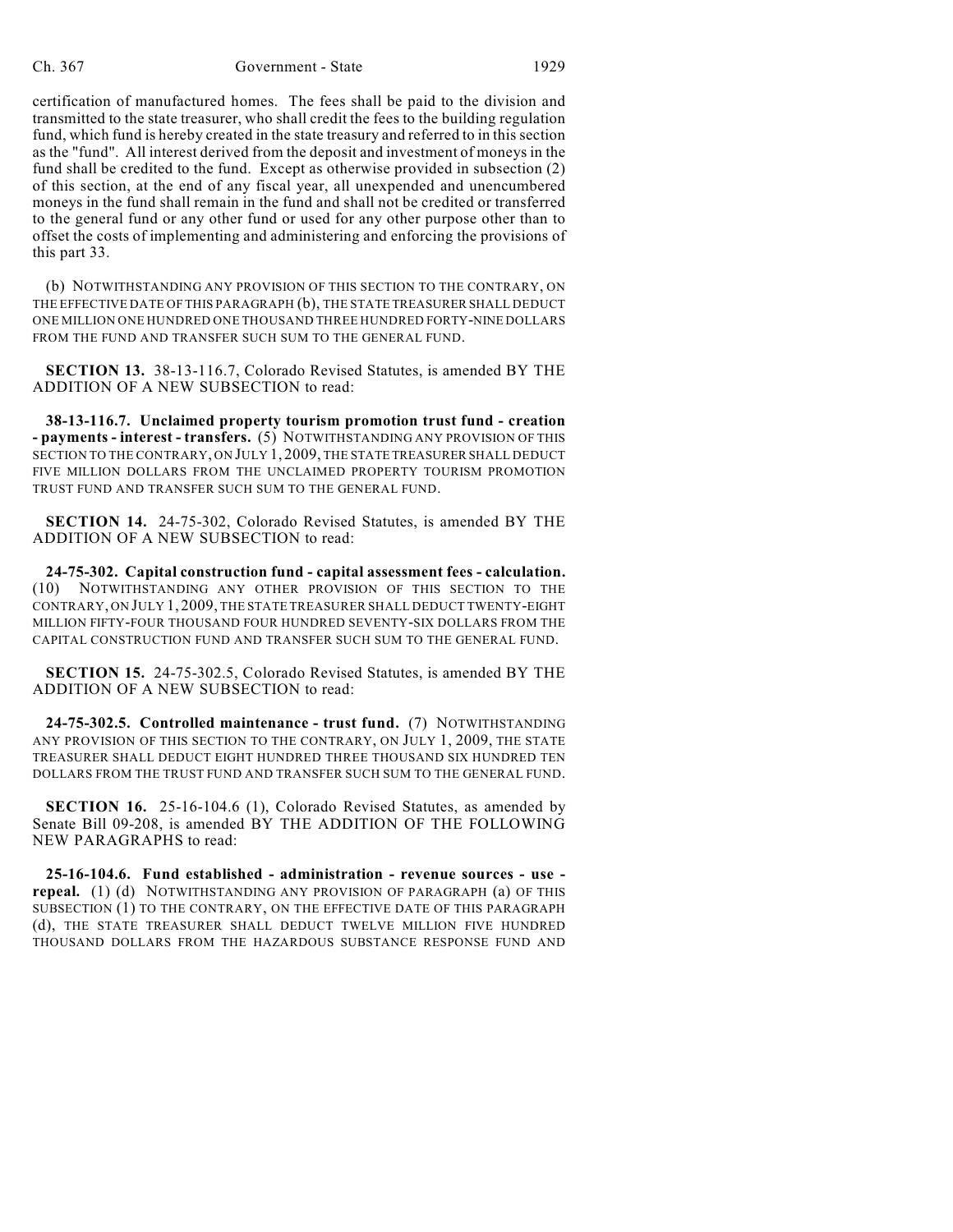TRANSFER SUCH SUM TO THE GENERAL FUND.

(e) NOTWITHSTANDING ANY PROVISION OF PARAGRAPH (a) OF THIS SUBSECTION (1) TO THE CONTRARY, ON JULY 1, 2009, THE STATE TREASURER SHALL DEDUCT TWO MILLION FIVE HUNDRED THOUSAND DOLLARS FROM THE HAZARDOUS SUBSTANCE RESPONSE FUND AND TRANSFER SUCH SUM TO THE GENERAL FUND.

**SECTION 17.** 25-17-202 (3), Colorado Revised Statutes, is amended BY THE ADDITION OF A NEW PARAGRAPH to read:

**25-17-202. Waste tire recycling development fee - cash fund created definition - repeal.** (3) (e) NOTWITHSTANDING ANY PROVISION OF THIS SECTION TO THE CONTRARY, ON THE EFFECTIVE DATE OF THIS PARAGRAPH (e), THE STATE TREASURER SHALL DEDUCT ONE HUNDRED FIFTY THOUSAND DOLLARS FROM THE WASTE TIRE RECYCLING DEVELOPMENT CASH FUND AND TRANSFER SUCH SUM TO THE GENERAL FUND.

**SECTION 18.** 24-32-717 (1), Colorado Revised Statutes, is amended to read:

**24-32-717. Home investment trust fund - short-term loans.** (1) (a) For the purpose of meeting the federal matching fund requirements of Title II of the federal "National Housing Act", the division shall establish a home investment trust fund which shall be created and administered pursuant to the provisions of 24 CFR part 92, as may be amended from time to time. The division shall pay into such fund any moneys made available by the state or federal government for the purpose of making loans as provided in this section. Any moneys in such fund at the end of any fiscal year shall not revert to the general fund.

(b) NOTWITHSTANDING ANY PROVISION OF PARAGRAPH (a) OF THIS SUBSECTION (1) TO THE CONTRARY, ON THE EFFECTIVE DATE OF THIS PARAGRAPH (b), THE STATE TREASURER SHALL DEDUCT ONE MILLION TWO HUNDRED EIGHTY-FOUR THOUSAND DOLLARS FROM THE HOME INVESTMENT TRUST FUND AND TRANSFER SUCH SUM TO THE GENERAL FUND.

**SECTION 19.** 32-8-126, Colorado Revised Statutes, is amended to read:

**32-8-126. Moffat tunnel cash fund - created.** (1) All cash, proceeds, and other moneys collected by the department pursuant to this article shall be transmitted to the state treasurer who shall credit the same to the Moffat tunnel cash fund, which fund is hereby created. Moneys in the fund not subject to immediate transfer pursuant to section 32-8-124.7 (2) shall be subject to annual appropriation by the general assembly for the direct and indirect costs of the administration of this article.

(2) NOTWITHSTANDING ANY PROVISION OF SUBSECTION (1) OF THIS SECTION TO THE CONTRARY, ON THE EFFECTIVE DATE OF THIS SUBSECTION (2), THE STATE TREASURER SHALL DEDUCT EIGHTY-SIX THOUSAND SEVEN HUNDRED FIFTY-EIGHT DOLLARS FROM THE MOFFAT TUNNEL CASH FUND AND TRANSFER SUCH SUM TO THE GENERAL FUND.

**SECTION 20.** 34-63-102 (5) (a), Colorado Revised Statutes, is amended BY THE ADDITION OF A NEW SUBPARAGRAPH to read: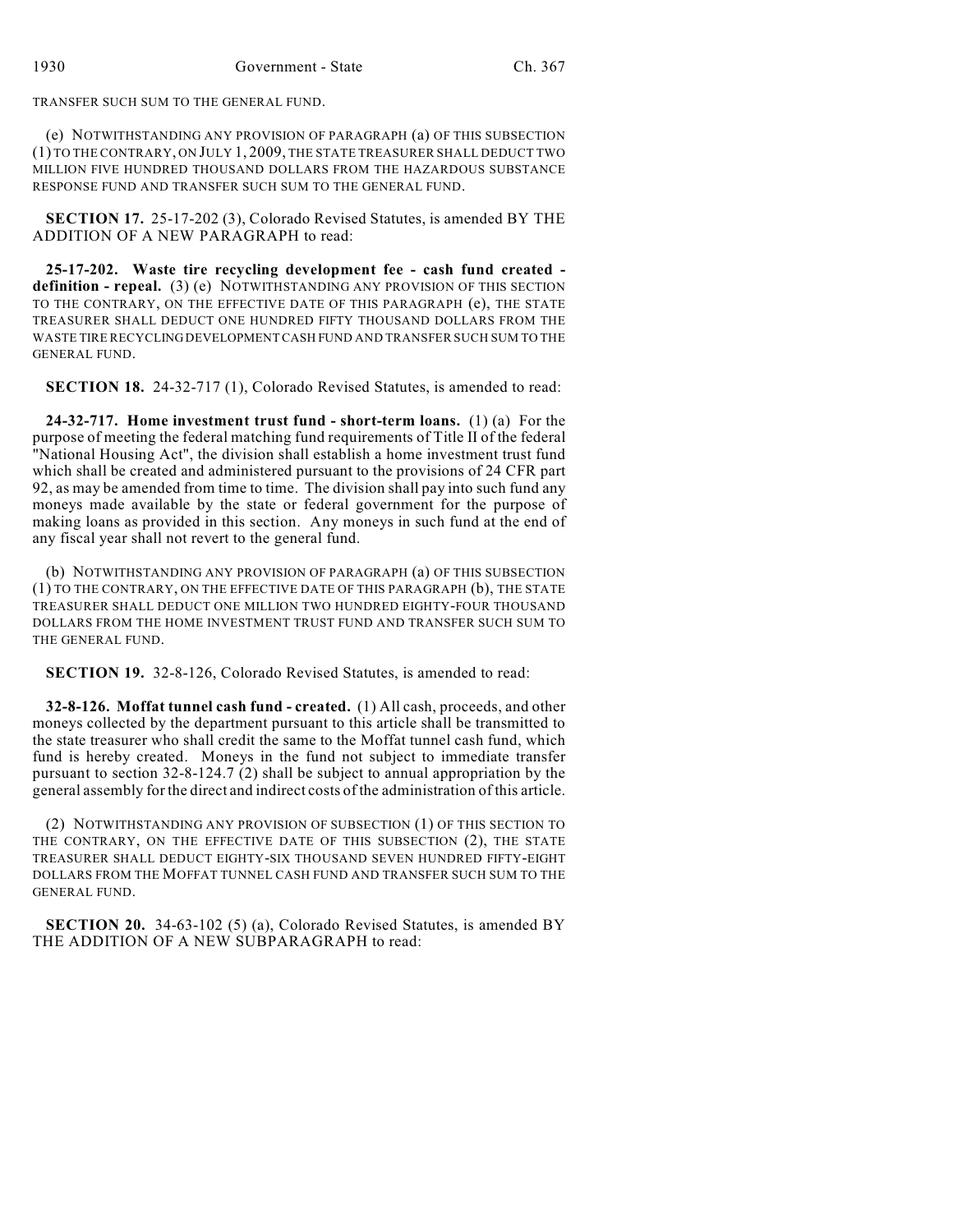**34-63-102. Creation of mineral leasing fund - distribution - advisory committee - definitions.** (5) (a) (V) NOTWITHSTANDING ANY PROVISION OF THIS PARAGRAPH (a) TO THE CONTRARY, ON THE EFFECTIVE DATE OF THIS SUBPARAGRAPH (V), THE STATE TREASURER SHALL DEDUCT ONE MILLION DOLLARS FROM THE LOCAL GOVERNMENT MINERAL IMPACT FUND AND TRANSFER SUCH SUM TO THE GENERAL FUND.

**SECTION 21.** 38-13-116.5, Colorado Revised Statutes, is amended BY THE ADDITION OF A NEW SUBSECTION to read:

**38-13-116.5. Unclaimed property trust fund - creation - payments - interest - appropriations - records - rules.** (2.6) NOTWITHSTANDING ANY PROVISION OF THIS SECTION TO THE CONTRARY:

(a) ON THE EFFECTIVE DATE OF THIS SUBSECTION (2.6), THE STATE TREASURER SHALL DEDUCT FIFTY MILLION DOLLARS FROM THE UNCLAIMED PROPERTY TRUST FUND AND TRANSFER SUCH SUM TO THE GENERAL FUND; AND

(b) ON JULY 1, 2009, THE STATE TREASURER SHALL DEDUCT TWENTY-FIVE MILLION DOLLARS FROM THE UNCLAIMED PROPERTY TRUST FUND AND TRANSFER SUCH SUM TO THE GENERAL FUND.

**SECTION 22.** 39-29-109 (2) (a), Colorado Revised Statutes, as amended by Senate Bill 09-208, is amended BY THE ADDITION OF THE FOLLOWING NEW SUBPARAGRAPHS to read:

**39-29-109. Severance tax trust fund - created - administration - distribution of moneys.** (2) State severance tax receipts shall be credited to the severance tax trust fund as provided in section 39-29-108. Except as otherwise set forth in section 39-29-109.5, all income derived from the deposit and investment of the moneys in the fund shall be credited to the fund. At the end of any fiscal year, all unexpended and unencumbered moneys in the fund shall remain therein and shall not be credited or transferred to the general fund or any other fund. All moneys in the fund shall be subject to appropriation by the general assembly for the following purposes:

(a) **The perpetual base account.** (III) NOTWITHSTANDING ANY PROVISION OF SUBPARAGRAPH (I) OF THIS PARAGRAPH (a) TO THE CONTRARY, ON THE EFFECTIVE DATE OF THIS SUBPARAGRAPH (III), THE STATE TREASURER SHALL DEDUCT FIFTEEN MILLION DOLLARS FROM THE PERPETUAL BASE ACCOUNT OF THE FUND AND TRANSFER SUCH SUM TO THE GENERAL FUND.

(IV) NOTWITHSTANDING ANY PROVISION OF SUBPARAGRAPH (I) OF THIS PARAGRAPH (a) TO THE CONTRARY, ON JULY 1, 2009, THE STATE TREASURER SHALL DEDUCT FORTY-THREE MILLION DOLLARS FROM THE PERPETUAL BASE ACCOUNT OF THE FUND AND TRANSFER SUCH SUM TO THE GENERAL FUND.

(V) NOTWITHSTANDING ANY PROVISION OF SUBPARAGRAPH (I) OF THIS PARAGRAPH (a) TO THE CONTRARY, ON JUNE 30, 2010, THE STATE TREASURER SHALL DEDUCT NINETEEN MILLION DOLLARS FROM THE PERPETUAL BASE ACCOUNT OF THE FUND AND TRANSFER SUCH SUM TO THE GENERAL FUND; EXCEPT THAT, IF THE AMOUNT OF UNEXPENDED AND UNENCUMBERED MONEYS IN THE PERPETUAL BASE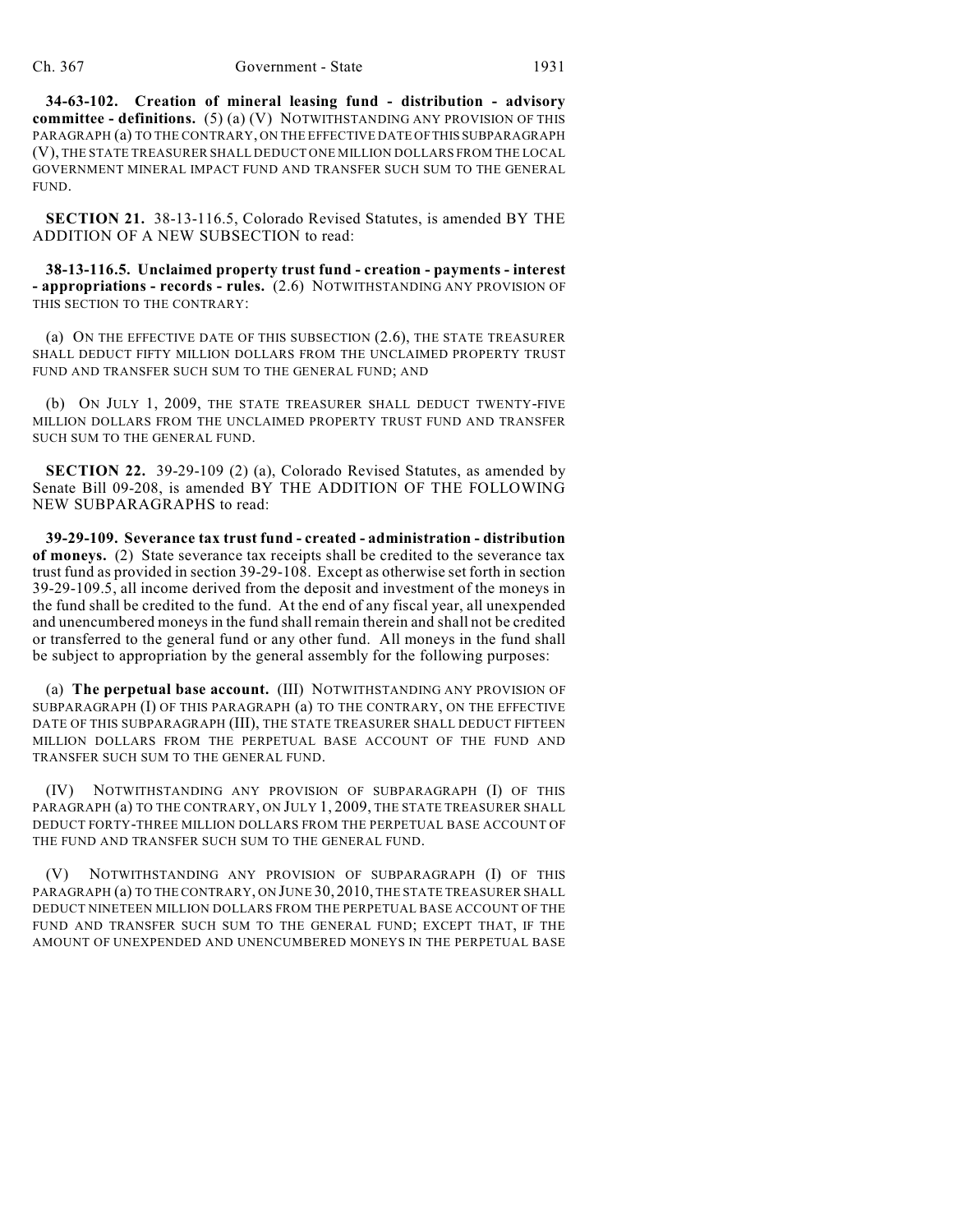ACCOUNT OF THE FUND IS LESS THAN NINETEEN MILLION DOLLARS ON SAID DATE, THE STATE TREASURER SHALL TRANSFER ON SAID DATE THE UNEXPENDED AND UNENCUMBERED BALANCE OF MONEYS IN THE PERPETUAL BASE ACCOUNT OF THE FUND TO THE GENERAL FUND.

**SECTION 23.** 39-29-110, Colorado Revised Statutes, is amended BY THE ADDITION OF A NEW SUBSECTION to read:

**39-29-110. Local government severance tax fund - creation - administration - definitions.** (5) NOTWITHSTANDING ANY PROVISION OF THIS SECTION TO THE CONTRARY, ON THE EFFECTIVE DATE OF THIS SUBSECTION (5), THE STATE TREASURER SHALL DEDUCT SEVEN MILLION FIVE HUNDRED THOUSAND DOLLARS FROM THE LOCAL GOVERNMENT SEVERANCE TAX FUND AND TRANSFER SUCH SUM TO THE GENERAL FUND.

**SECTION 24.** 40-8.7-112 (1), Colorado Revised Statutes, is amended to read:

**40-8.7-112. Department of human services low-income energy assistance fund - creation - energy outreach Colorado low-income energy assistance fund - creation - governor's energy office low-income energy assistance fund creation - definitions.** (1) (a) There is hereby created in the state treasury the department of human services low-income energy assistance fund, which shall be administered by the department of human services and shall consist of all moneys transferred by the treasurer as specified in section 39-29-109.3 (2) (f), C.R.S. All moneys in the fund are continuously appropriated to the department of human services for the purpose of increasing available funds under the low-income energy assistance program specified in section 26-1-109, C.R.S. All moneys in the fund at the end of each fiscal year shall be retained in the fund and shall not revert to the general fund or any other fund.

(b) NOTWITHSTANDING ANY PROVISION OF PARAGRAPH (a) OF THIS SUBSECTION (1) TO THE CONTRARY, ON THE EFFECTIVE DATE OF THIS PARAGRAPH (b), THE STATE TREASURER SHALL DEDUCT THREE MILLION DOLLARS FROM THE DEPARTMENT OF HUMAN SERVICES LOW-INCOME ENERGY ASSISTANCE FUND AND TRANSFER SUCH SUM TO THE GENERAL FUND.

**SECTION 25.** 40-15-208 (3), Colorado Revised Statutes, is amended to read:

**40-15-208. High cost support mechanism - Colorado high cost administration fund - creation - purpose - operation.** (3) (a) There is hereby created in the state treasury the Colorado high cost administration fund, referred to in this section as the "fund", which shall be used to reimburse the commission and its contractors for reasonable expenses incurred in the administration of the high cost support mechanism as determined by rules of the commission. The moneys in the fund that are to be used for the direct and indirect administrative costs incurred by the commission and its contractors shall be appropriated annually by the general assembly. At the end of any fiscal year, all unexpended and unencumbered moneys in the fund shall remain therein and shall not be credited or transferred to the general fund or any other fund. Based upon the balance remaining in the fund and the amount appropriated annually by the general assembly for use by the commission, each year the commission shall determine the nondiscriminatory,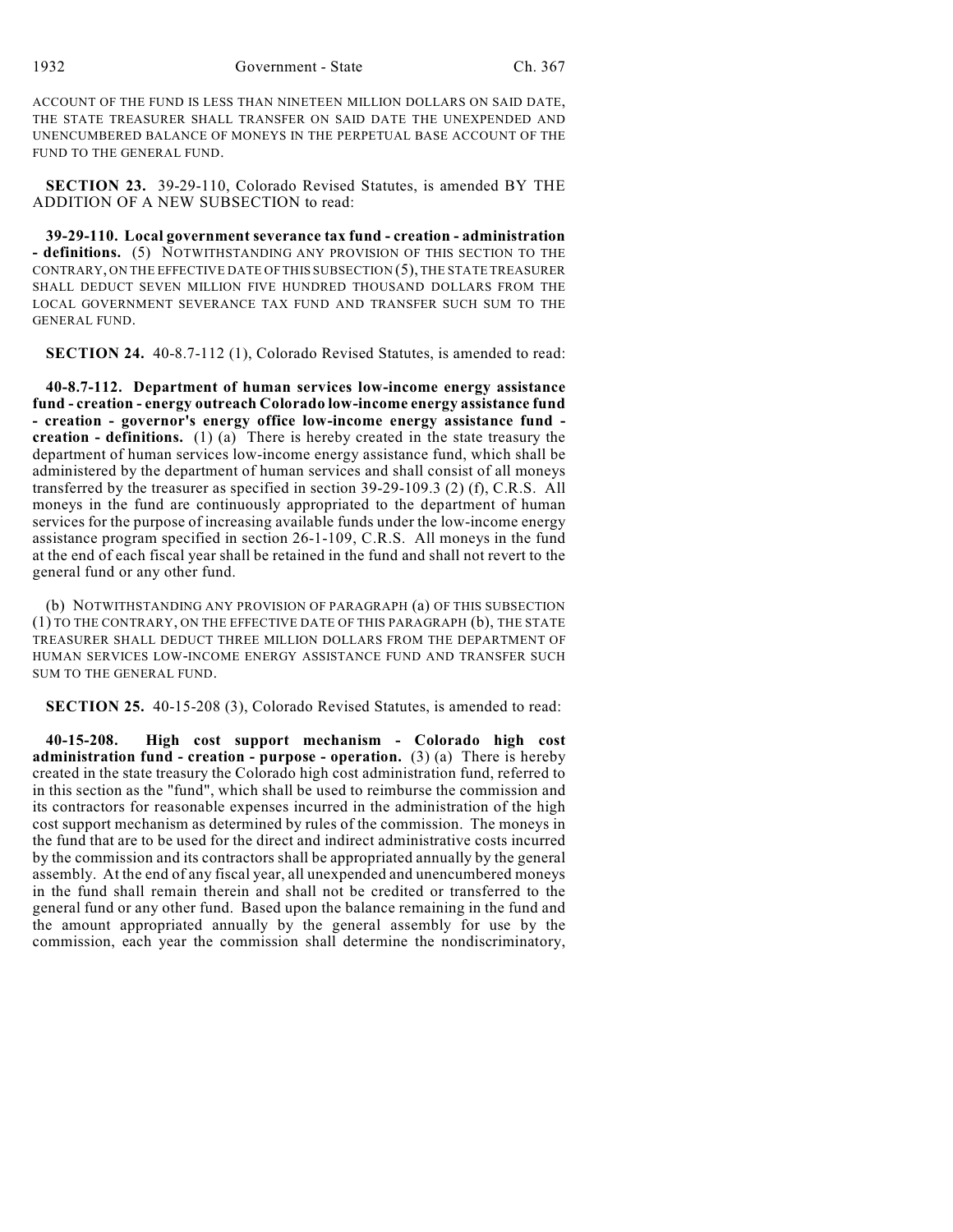competitively neutral assessment on all telecommunications service providers in Colorado that will be necessary to cover the cost of implementing the high cost support mechanism. Only the moneys from such assessment shall be transmitted to the state treasurer, who shall credit the same to the fund. All interest derived from the deposit and investment of this fund shall remain in the fund and shall not revert to the general fund.

(b) NOTWITHSTANDING ANY PROVISION OF PARAGRAPH (a) OF THIS SUBSECTION (3) TO THE CONTRARY, ON JULY 31, 2009, THE STATE TREASURER SHALL DEDUCT FROM THE FUND AN AMOUNT EQUAL TO THE AMOUNT TRANSFERRED TO THE FUND PURSUANT TO SENATE BILL 09-272, ENACTED IN 2009, AND TRANSFER SUCH AMOUNT TO THE GENERAL FUND.

**SECTION 26.** 42-2-114.5, Colorado Revised Statutes, is amended to read:

**42-2-114.5. Licensing services cash fund.** (1) The licensing services cash fund is hereby created in the state treasury. Moneys in the fund shall be appropriated by the general assembly to the department for the cost of personal services and operating expenses incurred in the operation of driver's license offices. Moneys in the fund at the end of each fiscal year, as well as interest earned on the investment of moneys in the fund, shall be retained in the fund and shall not revert to the general fund or any other fund.

(2) NOTWITHSTANDING ANY PROVISION OF SUBSECTION (1) OF THIS SECTION TO THE CONTRARY, ON JUNE 15, 2010, THE STATE TREASURER SHALL DEDUCT TWO MILLION FIVE HUNDRED EIGHTY-NINE THOUSAND EIGHT HUNDRED NINETY-FOUR DOLLARS FROM THE LICENSING SERVICES CASH FUND AND TRANSFER SUCH SUM TO THE GENERAL FUND.

**SECTION 27.** 34-63-102 (5.4), Colorado Revised Statutes, is amended BY THE ADDITION OF A NEW PARAGRAPH to read:

**34-63-102. Creation of mineral leasing fund - distribution - advisory committee - definitions.** (5.4) Except as otherwise provided in subsection (5.5) of this section, on and after July 1, 2008, all moneys other than bonus payments, as defined in paragraph (b) of subsection (5.3) of this section, credited to the mineral leasing fund created in subparagraph (I) of paragraph (a) of subsection (1) of this section shall be distributed on a quarterly basis for quarters beginning on July 1, October 1, January 1, and April 1 of each state fiscal year as follows:

 (b.5) NOTWITHSTANDING ANY PROVISION OF PARAGRAPH (b) OF THIS SUBSECTION (5.4) TO THE CONTRARY, FOR EACH QUARTER COMMENCING DURING THE 2009-10 FISCAL YEAR, AS SOON AS PRACTICABLE AFTER MONEYS ARE CREDITED TO THE LOCAL GOVERNMENT MINERAL IMPACT FUND PURSUANT TO PARAGRAPH (b) OF THIS SUBSECTION (5.4), THE STATE TREASURER SHALL TRANSFER FROM THE LOCAL GOVERNMENT MINERAL IMPACT FUND TO THE GENERAL FUND AN AMOUNT EQUAL TO FIFTY PERCENT OF THE AMOUNT SO CREDITED TO THE FUND FOR SUCH QUARTER; EXCEPT THAT THE AGGREGATE AMOUNT OF MONEYS SO TRANSFERRED PURSUANT TO THIS PARAGRAPH (b.5) SHALL NOT EXCEED TWENTY-TWO MILLION SIX HUNDRED THOUSAND DOLLARS.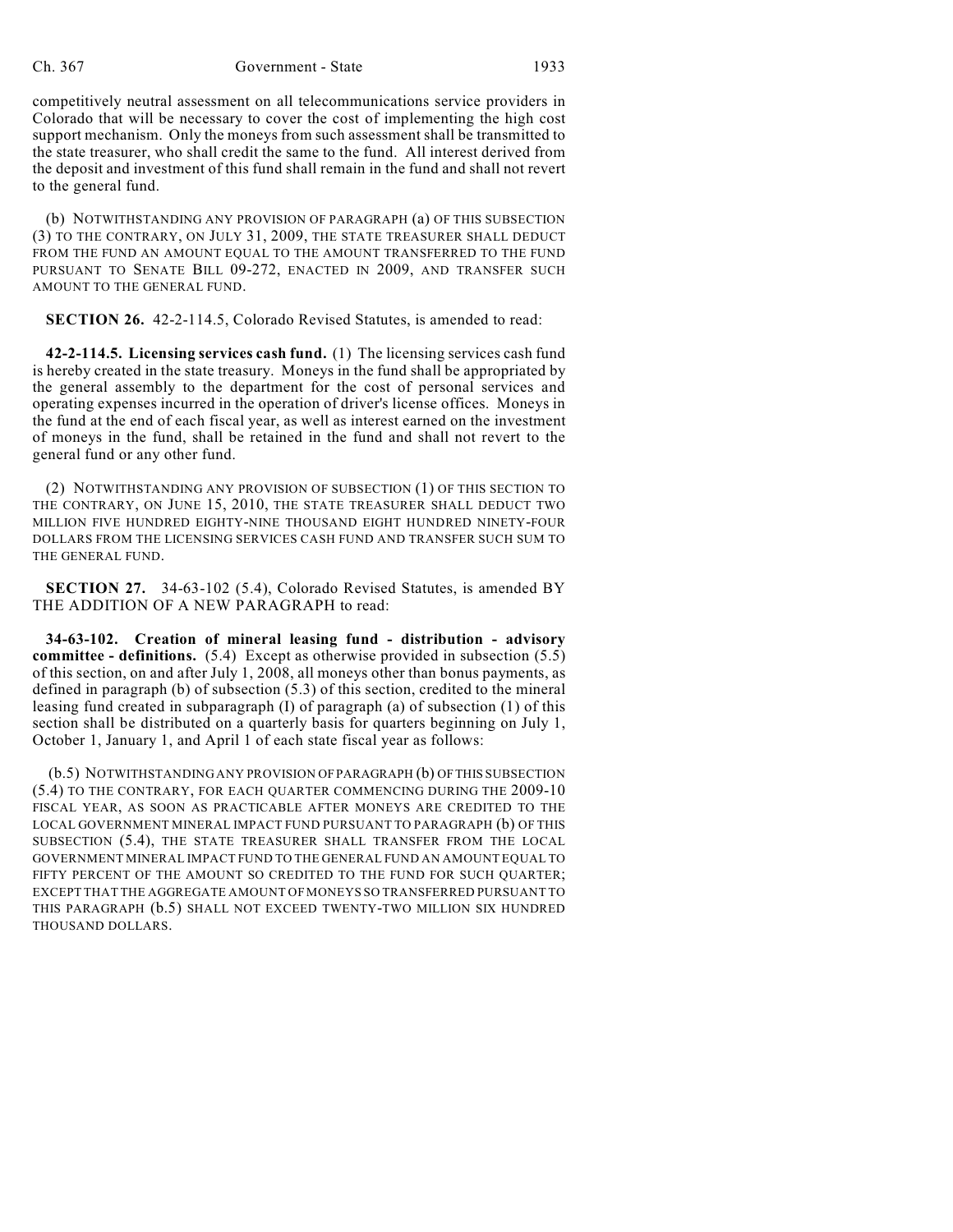**SECTION 28.** 24-75-201.5 (1), Colorado Revised Statutes, is amended BY THE ADDITION OF A NEW PARAGRAPH to read:

**24-75-201.5. Revenue shortfalls - required actions by the governor with respect to the reserve.** (1) (g) (I) FOR THE FISCAL YEAR 2008-09 ONLY, IF THE REVENUE ESTIMATE PREPARED IN ACCORDANCE WITH SECTION 24-75-201.3 (2) IN JUNE 2009 INDICATES THAT GENERAL FUND EXPENDITURES FOR SUCH FISCAL YEAR BASED ON APPROPRIATIONS THEN IN EFFECT WILL EXCEED THE AMOUNT OF GENERAL FUND REVENUES AVAILABLE FOR EXPENDITURE FOR SUCH FISCAL YEAR, THE STATE TREASURER AND THE CONTROLLER, UPON THE WRITTEN ORDER OF THE GOVERNOR, SHALL TRANSFER TO THE GENERAL FUND ON JUNE 30, 2009, FROM ANY OR ALL OF SUCH FUNDS DESCRIBED IN SUBPARAGRAPH (II) OF THIS PARAGRAPH (g), SUCH AMOUNTS AS ARE REQUIRED TO PERMIT PROMPT DISBURSEMENT FROM THE GENERAL FUND OF ANY APPROPRIATION MADE THEREFROM FOR ANY LAWFUL PURPOSE.

(II) THE TRANSFER OR TRANSFERS DESCRIBED IN SUBPARAGRAPH (I) OF THIS PARAGRAPH (g) SHALL BE MADE FROM ONE OR MORE OF THE FOLLOWING FUNDS:

(A) THE EMPLOYMENT SUPPORT FUND CREATED IN SECTION 8-77-109 (1),C.R.S., NOT TO EXCEED TWENTY-FIVE MILLION DOLLARS;

(B) THE TOBACCO LITIGATION SETTLEMENT CASH FUND CREATED IN SECTION 24-22-115 (1) (a), NOT TO EXCEED EIGHTY-FOUR MILLION SIX HUNDRED THOUSAND DOLLARS;

(C) THE LOCAL GOVERNMENT MINERAL IMPACT FUND CREATED IN SECTION 34-63-102 (5) (a) (I), C.R.S., NOT TO EXCEED SEVENTY-TWO MILLION DOLLARS;

(D) THE COLORADO WATER CONSERVATION BOARD CONSTRUCTION FUND CREATED IN SECTION 37-60-121 (1) (a), C.R.S., NOT TO EXCEED SIXTY MILLION DOLLARS:

(E) THE UNCLAIMED PROPERTY TRUST FUND CREATED IN SECTION 38-13-116.5 (1) (a), C.R.S., NOT TO EXCEED ONE HUNDRED MILLION DOLLARS:

(F) THE PERPETUAL BASE ACCOUNT OF THE SEVERANCE TAX TRUST FUND CREATED IN SECTION 39-29-109 (2) (a), C.R.S., NOT TO EXCEED SEVENTY-FIVE MILLION DOLLARS;

(G) THE OPERATIONAL ACCOUNT OF THE SEVERANCE TAX TRUST FUND CREATED IN SECTION 39-29-109 (2) (b), C.R.S., NOT TO EXCEED TWENTY-ONE MILLION THREE HUNDRED THOUSAND DOLLARS;

(H) THE LOCAL GOVERNMENT SEVERANCE TAX FUND CREATED IN SECTION 39-29-110 (1) (a) (I), C.R.S., NOT TO EXCEED ONE HUNDRED TWENTY-EIGHT MILLION DOLLARS.

(III) EFFECTIVE JULY 1, 2009, THE STATE TREASURER AND THE CONTROLLER SHALL TRANSFER MONEYS FROM THE GENERAL FUND TO ANY OR ALL FUNDS DESCRIBED IN SUBPARAGRAPH (II) OF THIS PARAGRAPH (g) IN ORDER TO RESTORE TO SAID FUNDS ANY AMOUNT TRANSFERRED THEREFROM PURSUANT TO SUBPARAGRAPH